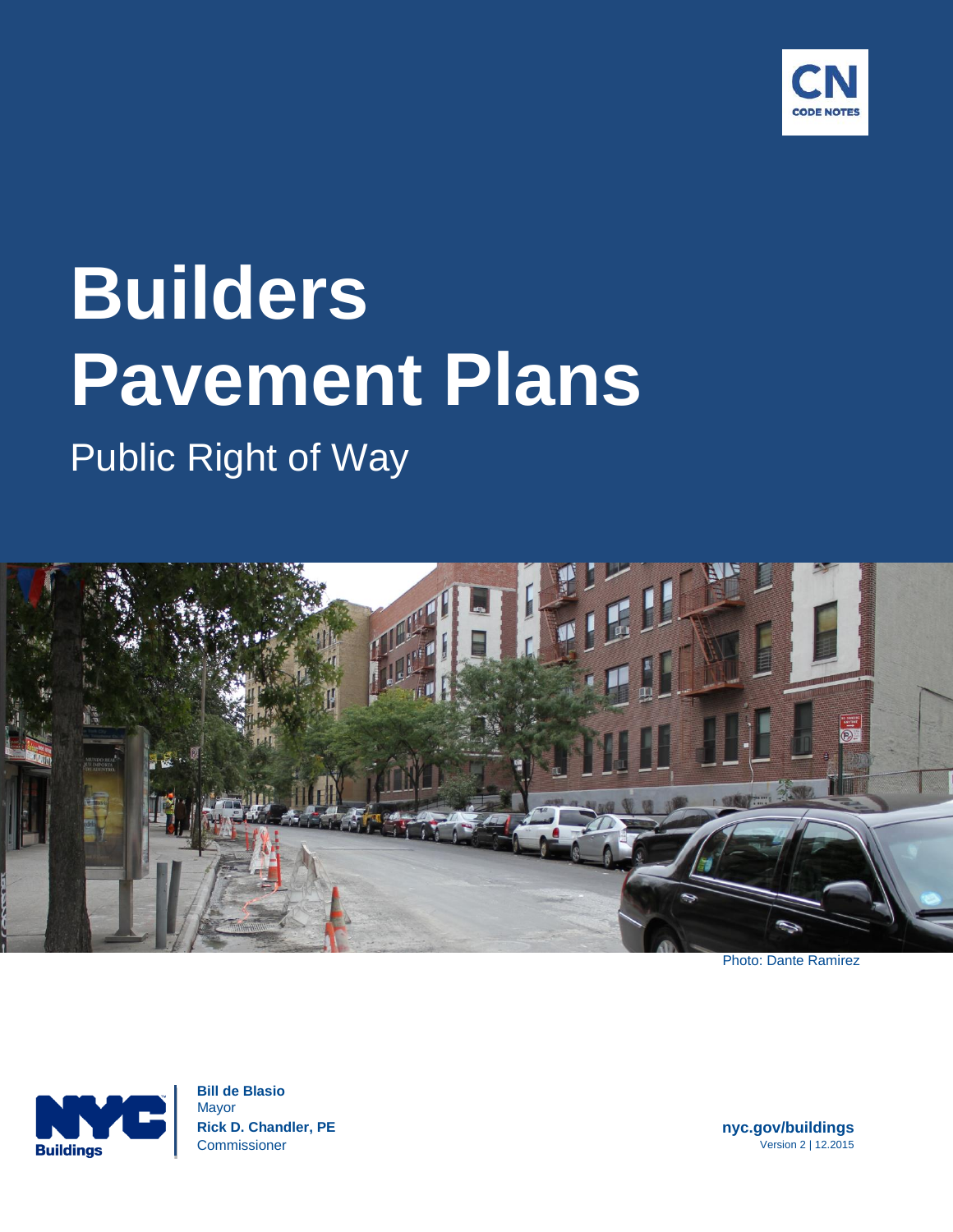

**Where a new building or alteration is underway – work that will result in a new or amended Certificate of Occupancy – the sidewalks and portions of the streets facing those new building or alteration lots must be improved or refurbished. These public rights-of-way are primarily under the jurisdiction of the NYC Department of Transportation, though other agencies may regulate different infrastructural systems and streetscape components. Changes to these public areas must be submitted to the Department of Buildings in a Builders Pavement Plan (BPP) application.** 

## **NYC Department of Transportation Standards**

The NYC Department of Transportation (DOT) provides standards and specifications for BPPs and issues permits for the installation of new pedestrian sidewalks (including paving, slopes, curbs, drainage and regulations on permanent encroachments).

## **New York City Building Code**

The NYC Department of Buildings (Buildings or the Department) creates and enforces the NYC Building Code (AC 28-108). The BC outlines numerous safety requirements, including:

- Encroachment of building street wall elements (such as door swings, steps and architectural details) BC 3202.2; and
- Pedestrian protection requirements during construction.

The Department acts as the primary approval and enforcement entity for compliance to all applicable codes and regulations and also coordinates the requirements of all involved City agencies.

*This publication is a general overview of the requirements for this type of work. There may be additional, applicable Zoning Resolution, Construction Code or other requirements.*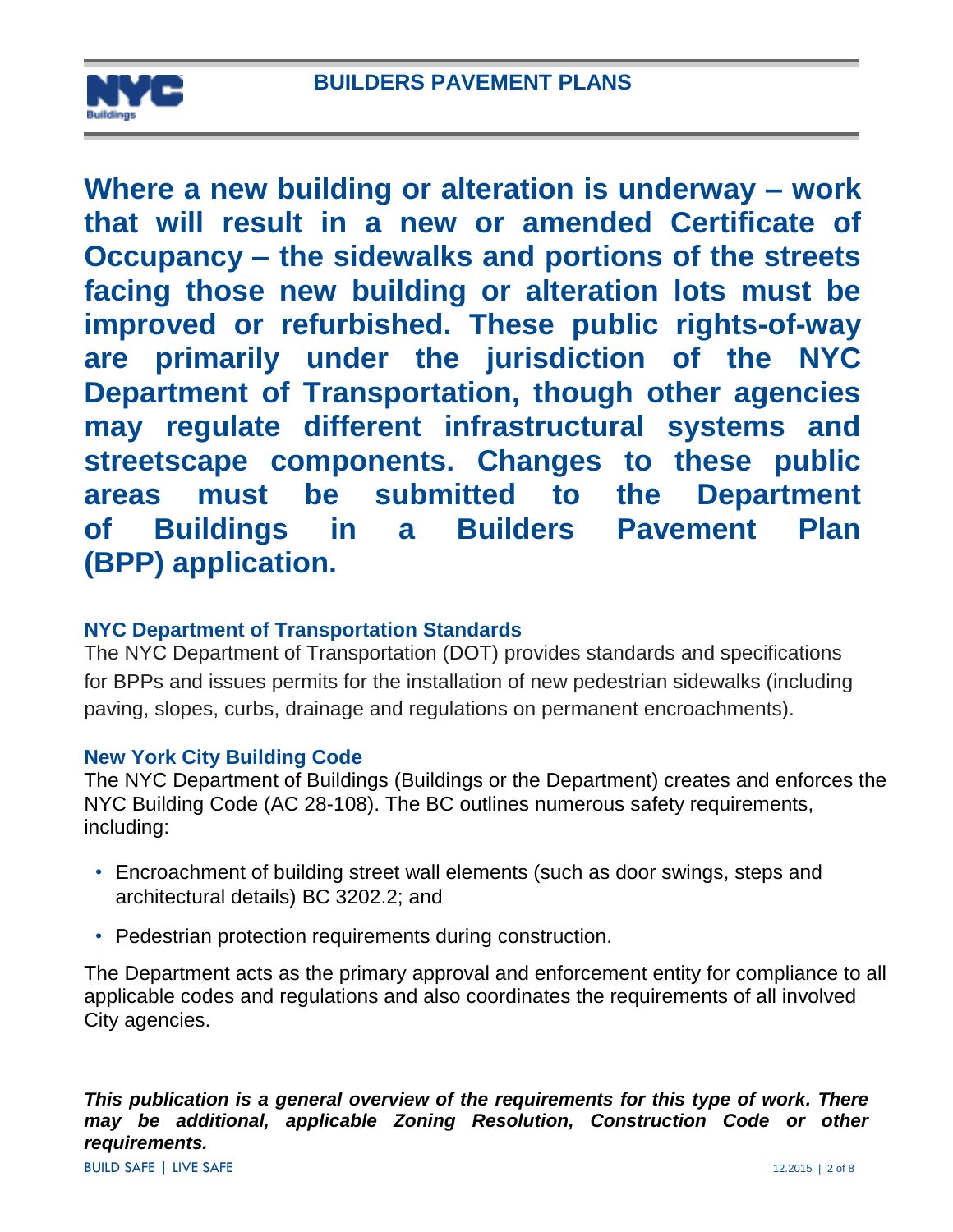

# **FIRST STEPS**

- Verify fees paid for correct length of lot frontage
- $\cdot$  [BPP-1](http://www1.nyc.gov/assets/buildings/pdf/bpp1.pdf) check list describing scope of work
- [BPP-5](http://www1.nyc.gov/assets/buildings/pdf/bpp5.pdf) DOT authorization
- [PW1](http://www1.nyc.gov/assets/buildings/pdf/pw1_new.pdf) #11A List all new buildings related to the BPP being filed; under the Work Type section, select OT-BPP
- Zoning district and map number, site designations *(little 'e' DEP designated block, wetlands, 200' within MTA infrastructure)*
- Lot site plan of proposed new building or altered building showing *(landmark district, lot dimensions, building, yards, distance to corner street intersection, street names, zoning use group, building occupancy group, construction classification, number of stories, buildings on adjacent lots, curb cut application numbers, distance to existing curb cuts on adjoining lots, sidewalk obstructions, existing sidewalk and roadway conditions 25' into adjoining lots in all directions)*
- Photographs of existing sidewalk conditions marked to indicate extent of proposed sidewalk paving- signed and sealed by applicant
- Initial survey- signed and sealed by licensed surveyor
- Borough commissioner determinations, if applicable

## **ADMINISTRATIVE**

#### **Additional DOB Forms**

• [PW1](http://www1.nyc.gov/assets/buildings/pdf/pw1_new.pdf)

## **Technical Documents**

- Initial survey (conditions should match photographs of existing conditions)
- Zoning and tax maps to indicate site location
- Standard Builders Pavement Plan / detailed site plan required for every BPP filing
- Photos of existing conditions signed and sealed by the applicant

## **Related Applications**

- New Building or Alteration enlargement application if greater than 30% the existing gross floor area value [\(Dir 9/72, amended in 1976\)](http://www1.nyc.gov/assets/buildings/pdf/sl7.pdf)
- Curb cut application number if new curb cut proposed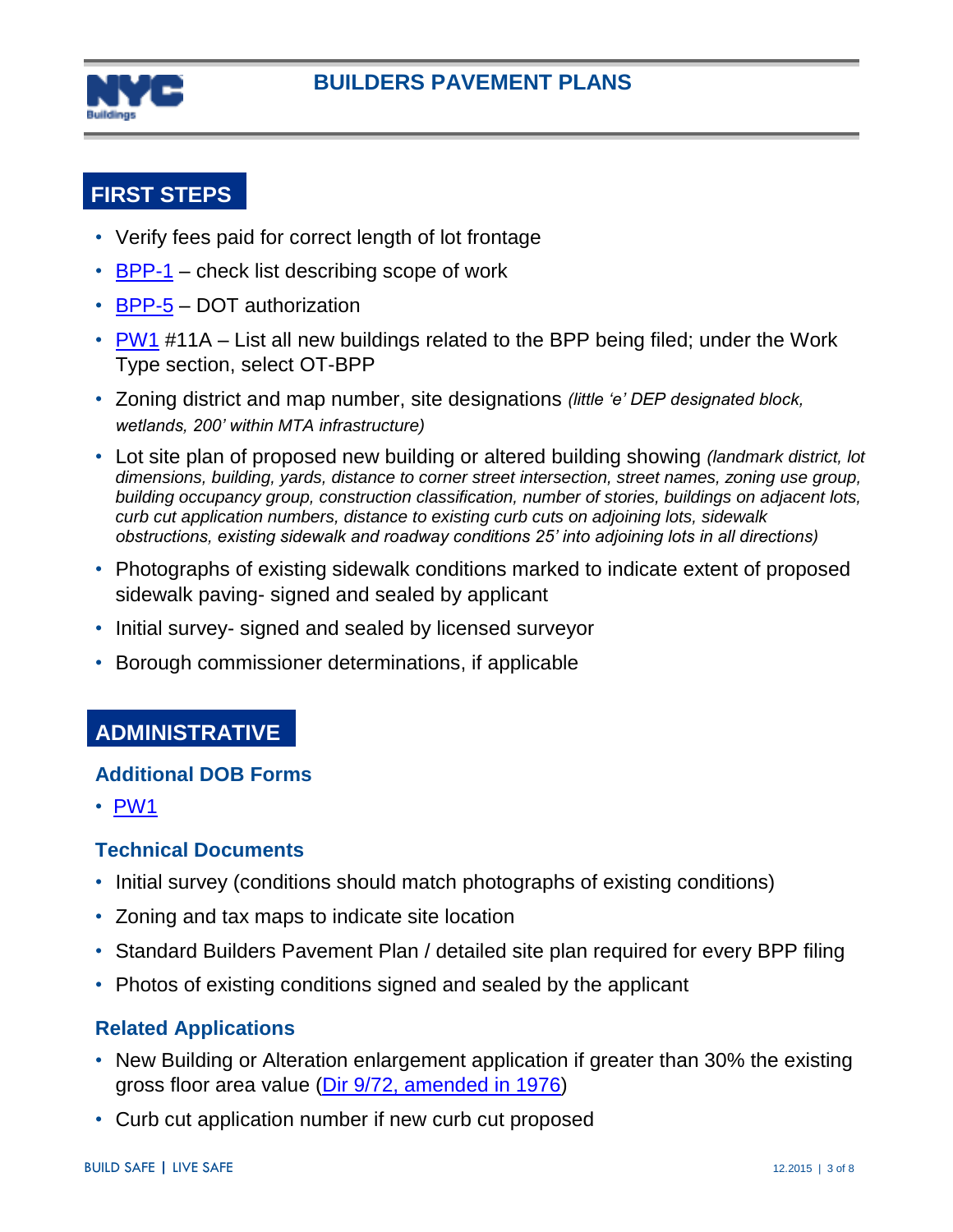

## **BIS Required Items**

- Review and enter all BPP required items as applicable
- Parks-approved Street Tree Site Plan (prior to Buildings Department approval)

## **BPP Sign Off Checklist**

- Photos of finished conditions matching proposed plan
- Final survey conditions matching proposed plan
- Related NB required items: BPP signed off by inspector
- [BPP-11](http://www1.nyc.gov/assets/buildings/pdf/bpp11.pdf) form "Engineer Affidavit" provided, signed and sealed by applicant
- DOT permits 405/118/119 provided
- Concrete delivery receipt *or* concrete core report provided *(15' – 20' center for properties with great than 100' frontage)*
- DEP catch basin report provided, if applicable
- [Parks Tree Removal Permit](http://www.nycgovparks.org/services/forestry/tree-work-permit) and [Parks Tree Planting Permit](http://www.nycgovparks.org/services/forestry/tree-work-permit) final sign off
- Document management fee paid

# **[ZONING](http://www.nyc.gov/html/dcp/html/zone/zonetext.shtml)**

## **Location of Access to Street (for Parking and Loading Berths)**

• Curb cuts comply with zoning regulations for location and size – ZR 13-34, 25-63, 25-75, 36-53, 36-682, 44-43, 44-582, 86-44, 97-53, 115-52

## **Street Tree Planting and Planting Strip Requirements**

- Required street trees and sidewalk planting strips provided ZR 23-03, 23-04, 26- 41, 26-42, 33-03, 43-02
- [ST-1](http://www1.nyc.gov/assets/buildings/pdf/st1_form.pdf) form signed and sealed by applicant

## **Commercial Screening**

• Commercial parking – ZR 36-56, 37-90

# **[MULTIPLE DWELLING LAW](http://public.leginfo.state.ny.us/lawssrch.cgi?NVLWO:)**

• N/A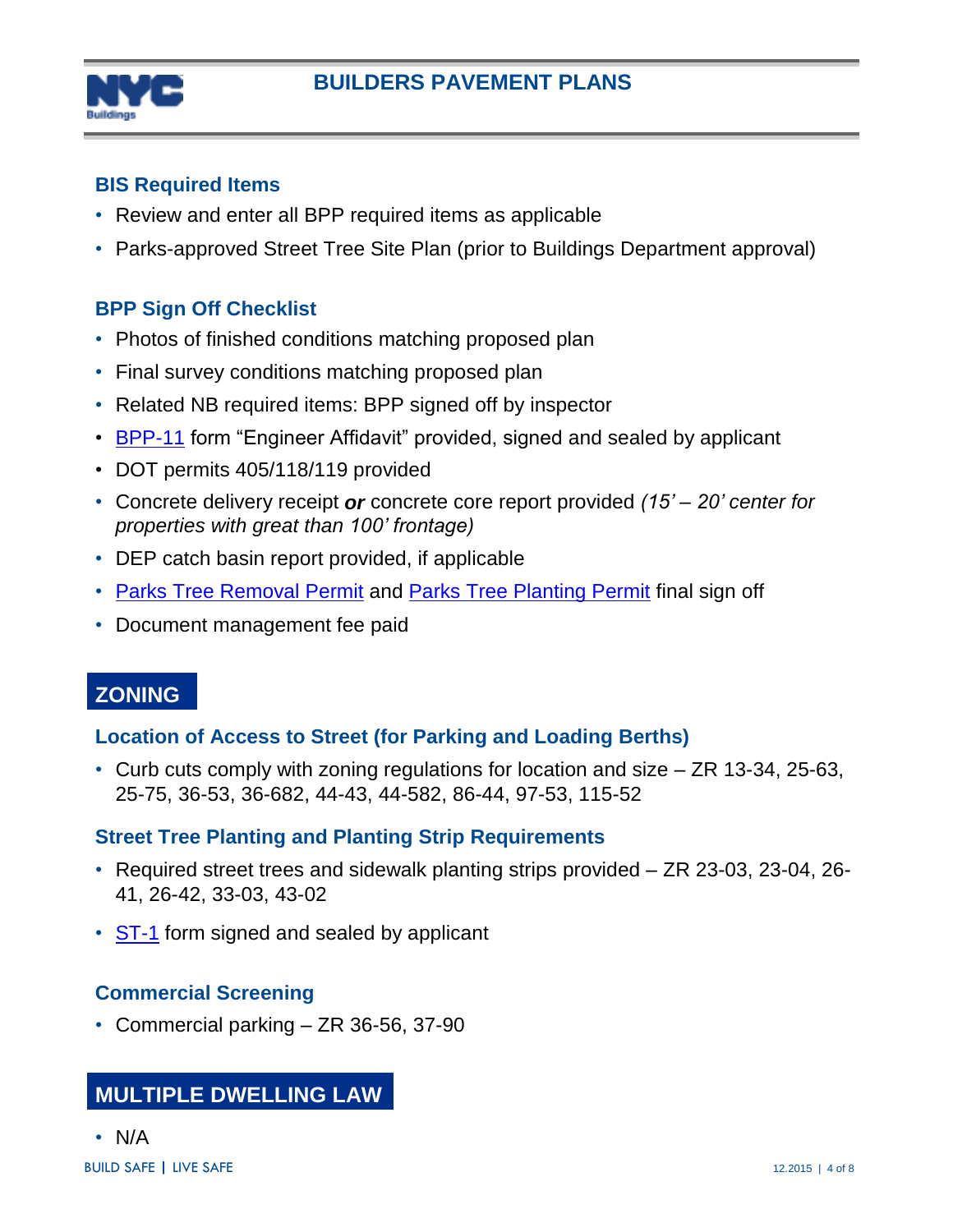

# **[FIRE CODE](http://www.nyc.gov/html/fdny/html/firecode/index.shtml)**

• N/A

# **CONSTRUCTION CODES**

### **Administrative Code**

- No permits or Certificates of Occupancy may be issued for NB and Alt-1 applications unless the sidewalk is repaired at owner's cost.  $-$  BC  $\S28-108.1$ , GCL 36
- DOT Roadway Repair Permit may be accepted in lieu of BPP filing in certain cases.

## **Plan Requirements**

- Provide lot site plan of related NB or Alt showing all proposed work on lot
- Sidewalk widths
- Legal street widths
- PL *(property line)*, TC *(top of curb)*, BC *(bottom of curb)* elevations at every 25' and at prolongation of property lines
- Location of all sidewalk obstructions *(utility poles, traffic signs, trees, hydrants, mailboxes, newsstands, phone booths, bike racks, parking meters, etc.)*
- Location of all street penetrations *(catch basins, gas valves, water valves, manholes, grates, subway entrances, bus stops, etc.)*
- Location of all curb cuts on lot and adjoining lots with their application numbers
- Legal grades, existing and proposed
- List of estimated quantities *(LF new curb, SF new sidewalk, square yards, new roadway, number of new trees, number of new catch basins, LF new ductile iron pipe D.I.P., number of new manholes)*
- All existing curb cuts to be removed are shown

#### **Encroachments into Public Right-of-Way – [BC §3202.2](http://www1.nyc.gov/assets/buildings/apps/pdf_viewer/viewer.html?file=2014CC_BC_Chapter_32_Encroachments_into_the_Pulic_Right_of_Way.pdf§ion=conscode_2014http://www.nyc.gov/html/dob/apps/pdf_viewer/viewer.html?file=2014CC_BC_Chapter_32_Encroachments_into_the_Pulic_Right_of_Way.pdf§ion=conscode_2014#nameddest=SECTION_3202)**

• Confirm allowable encroachment limits for entrance steps, accessibility ramps, door swings, window swings, architectural details, vaults, area ways, etc.

## **Safeguards During Construction or Demolition**

• Measures provided to protect pedestrian – [BC §3307.3](http://www1.nyc.gov/assets/buildings/apps/pdf_viewer/viewer.html?file=2014CC_BC_Chapter_33_Safeguards_During_Construction_or_Demo.pdf§ion=conscode_2014#nameddest=SECTION_3307)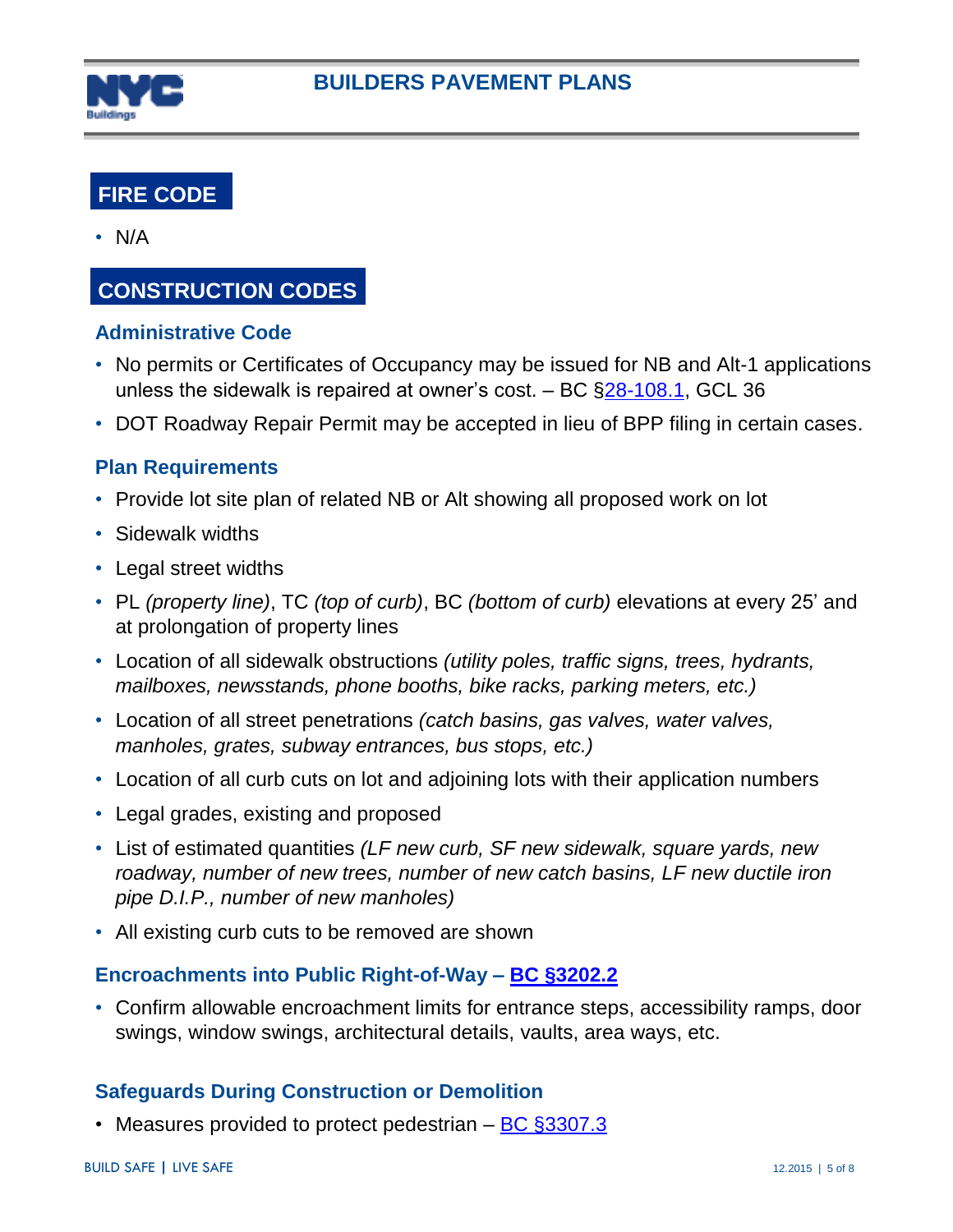

# **[NYC ENERGY CONSERVATION CODE](http://www.nyc.gov/html/dob/html/codes_and_reference_materials/nycecc_main.shtml)**

• N/A

# **APPLICABLE BULLETINS, DIRECTIVES, PPNS, MEMOS**

• Directive [9/72, amended in 1976](http://www1.nyc.gov/assets/buildings/pdf/sl7.pdf)

## **DOT**

### **Sidewalks and Slopes**

- Cross (transverse) slopes within allowable range of 1.67% minimum and 5% maximum (ADA Standards specify a limit of 1:48, 2.08%)
- Cross (transverse) slopes on corner lots do not exceed 2.08% on either frontage, per accessibility Standards.
- Gutter (longitudinal) slope at least 0.5% shown in profile view with elevations shown 50' each way from lot lines for large developments
- Full concrete sidewalks provided for [zoning districts](http://www.nyc.gov/html/dcp/pdf/zone/art01c01.pdf?r=072315) C, M and R6 and higher
- 13' to 15' wide sidewalk provided for 60' wide mapped streets
- Corner lots: matching pedestrian ramps provided across both streets for all BPP applications
- Grade study provided frontages exceeding 100' showing cross (transverse) slopes between 1.67 – 5% at 25' intervals
- Tripping hazards (vertical changes in level exceeding  $\frac{1}{4}$ ") have not been created or have been corrected
- Portion of roadway paving (5' or as directed by BPP examiner) adjoining the sidewalk curb is marked to be paved
- Standard Paving Details or Detail References provided *(for sidewalk flag paving, decorative tile or stone insets and paving, roadway paving, etc.)*
- Paving flag size (5'x5' typical), expansion joint spacing (20' typical)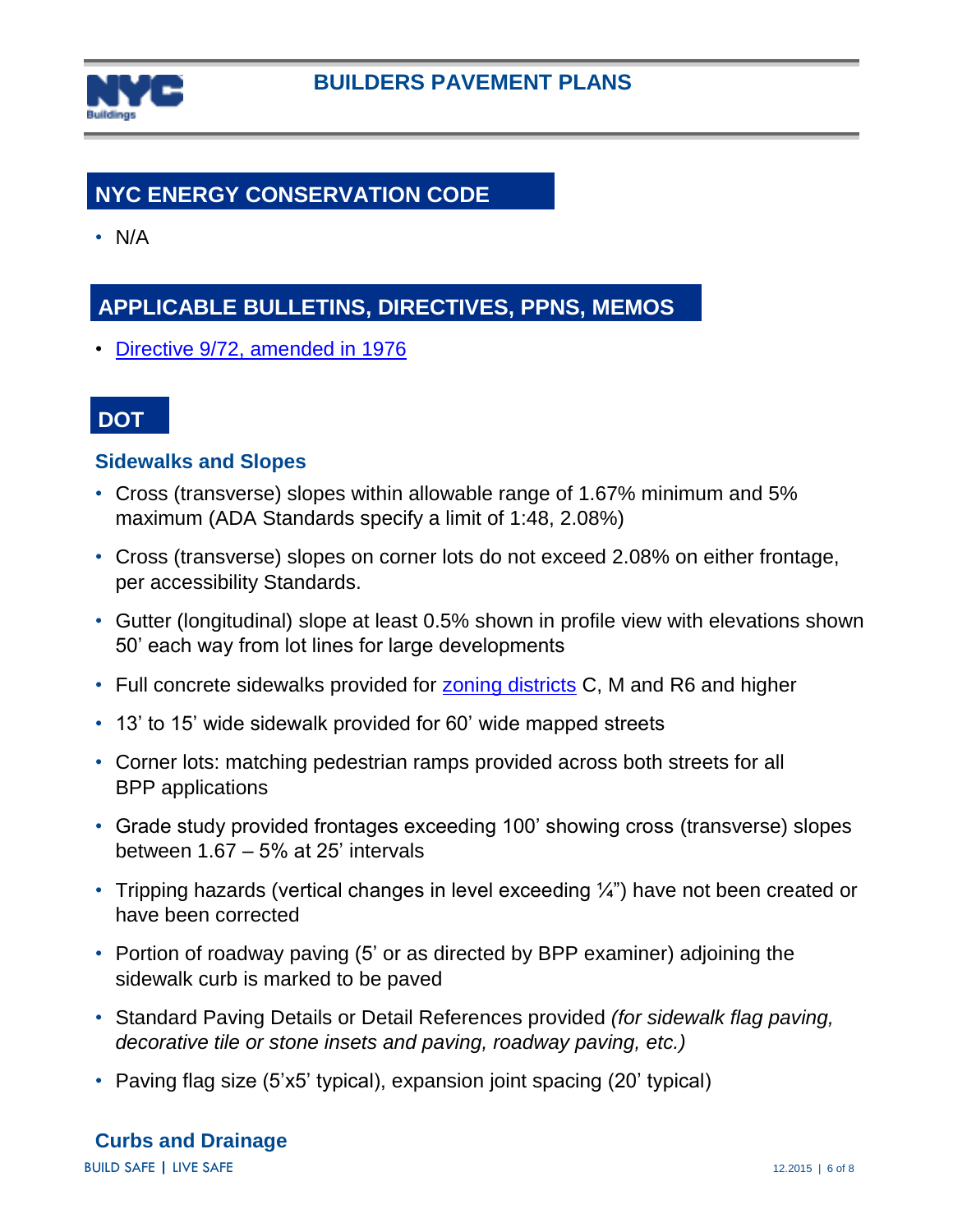

## **BUILDERS PAVEMENT PLANS**

- Curb reveals match existing developments; or 4" or 7" provided for virgin development
- Metal faced curbs provided for districts C, M, R7 and up, and for corner quadrants in all districts, with extent of corresponding roadway repairs indicated
- No water ponding situations created by proposed bottom curb elevations
- Means of storm drainage provided, does not drain across public right of way
- Drain inlet provided every 300' with diameter of connecting pipe and hydraulic calculations provided; examiner will send 3 copies of approved plan to DEP with letter
- Minimum clearances between curb cut and sidewalk encroachments provided (3' from traffic signs, 5' from adjacent curb cuts on same lot, 7' from tree, poles, hydrants, 10' from mailboxes and phone booths, bus stops, right of way, etc.)
- DOT Standard Curb & Drainage Details or Detail References provided *(for curbs, curb cuts, pedestrian ramps, drains, catch basins, etc.)*

## **Encroachments**

- Cellar hatch doors may remain provided they are legally existing, do not exceed 3' x 7', are placed against the building line and do not project more than 5' into the sidewalk
- DOT revocable consent required for permanent improvements in public right of way *(bushes, planters, fences, retaining walls, stoops, gas and electric meters, bollards, walls, conduits, sidewalk vaults …)*
- DOT approval letter for removal or relocation of parking meters and traffic signs

## **Waiver Requests**

- Waiver of grade 6" (difference of 3" up or 3" down) difference from legal grades
- [Waiver of curb alignment](http://www1.nyc.gov/assets/buildings/pdf/bpp16.pdf)
- Waiver of improvements curbs and/or sidewalks or all improvements